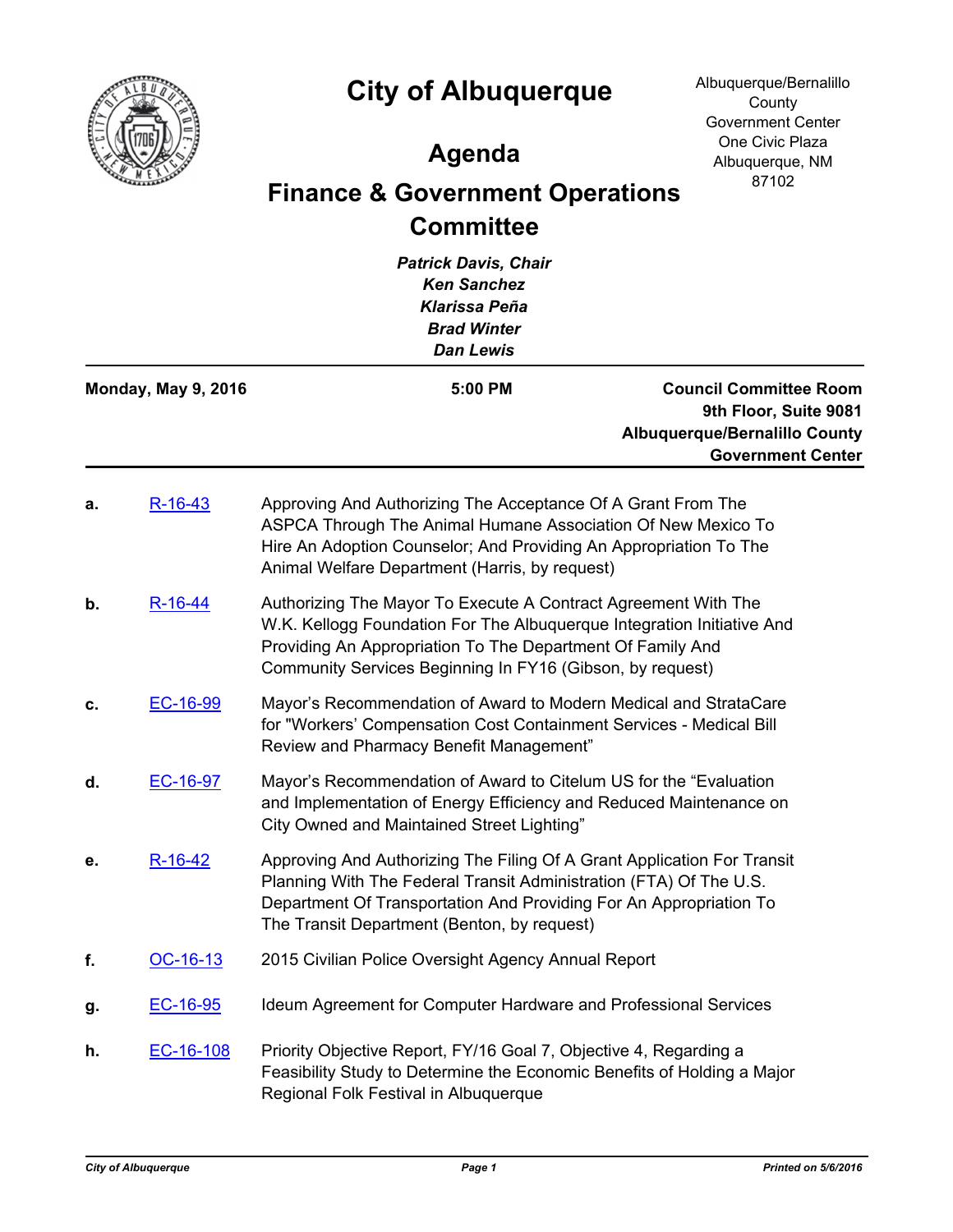- **i. [EC-16-98](http://cabq.legistar.com/gateway.aspx?m=l&id=/matter.aspx?key=10141)** Mayor's Recommendation of Award to Renegade Lovers and McKee Wallwork Cleveland for the "City of Albuquerque National Marketing Program"
- **j. [O-16-14](http://cabq.legistar.com/gateway.aspx?m=l&id=/matter.aspx?key=10099)** Approving A Project Involving Rural Sourcing, Inc. Pursuant To The Local Economic Development Act And City Ordinance F/S O-04-10, To Support The Rehabilitation And Renovation Of A Building To Be Operated As An Information Technology Development And Support Center; Authorizing The Execution Of A Project Participation Agreement And Other Documents In Connection With The Project; Making Certain Determinations And Findings Relating To The Project; Ratifying Certain Actions Taken Previously; And Repealing All Actions Inconsistent With This Ordinance (Benton, by request)
- **k.** [EC-16-89](http://cabq.legistar.com/gateway.aspx?m=l&id=/matter.aspx?key=10121) Human Resources Department Final Report for Objective 3 (FY/14) and Objective 4 for (FY/15) Regarding New Employee Orientation
- **l.** [EC-16-90](http://cabq.legistar.com/gateway.aspx?m=l&id=/matter.aspx?key=10122) Human Resources Department Final Report for Objective 2 (FY/14) Regarding Computerizing the Police Entry Examination
- **m.** [EC-16-77](http://cabq.legistar.com/gateway.aspx?m=l&id=/matter.aspx?key=10102) FY16 Priority Objective Report: Public Safety Goal 2, Objective 9 Identify and develop a new location for the existing DWI Seizure lot, 2nd Quarter Report
- **n.** [EC-16-78](http://cabq.legistar.com/gateway.aspx?m=l&id=/matter.aspx?key=10103) FY16 Priority Objective Report: Public Safety Goal 2, Objective 7 Fully implement a new and proactive data collection software solution named IAPro and IAPro Blue Team. Blue Team is designed to support patrol, command, and supervisory staff. Web-based Blue Team enables complaints, use of force, vehicle accidents and pursuits to be entered and managed by field personnel, 2nd Quarter report
- **o.** [EC-16-79](http://cabq.legistar.com/gateway.aspx?m=l&id=/matter.aspx?key=10104) FY16 Priority Objective Report: Public Safety Goal 2, Objective 13 Improve the Scientific Evidence Division management and functionality by assessing the staff needed to meet growing trends. In the last two years, personnel were shifted from evidence processing to IPRA requests, resulting in a backlog of evidence processing and disposition, 2nd Quarter Report
- **p.** [EC-16-80](http://cabq.legistar.com/gateway.aspx?m=l&id=/matter.aspx?key=10105) FY16 Priority Objective Report: Public Safety Goal 2, Objective 11 Improve emergency communications center management and functionality by assessing the need for additional management staff to bring it more in line with the DOJ Settlement Agreement guidelines. Include an evaluation of staffing required to meet double digit increases in IPRA requests, 2nd Quarter Report